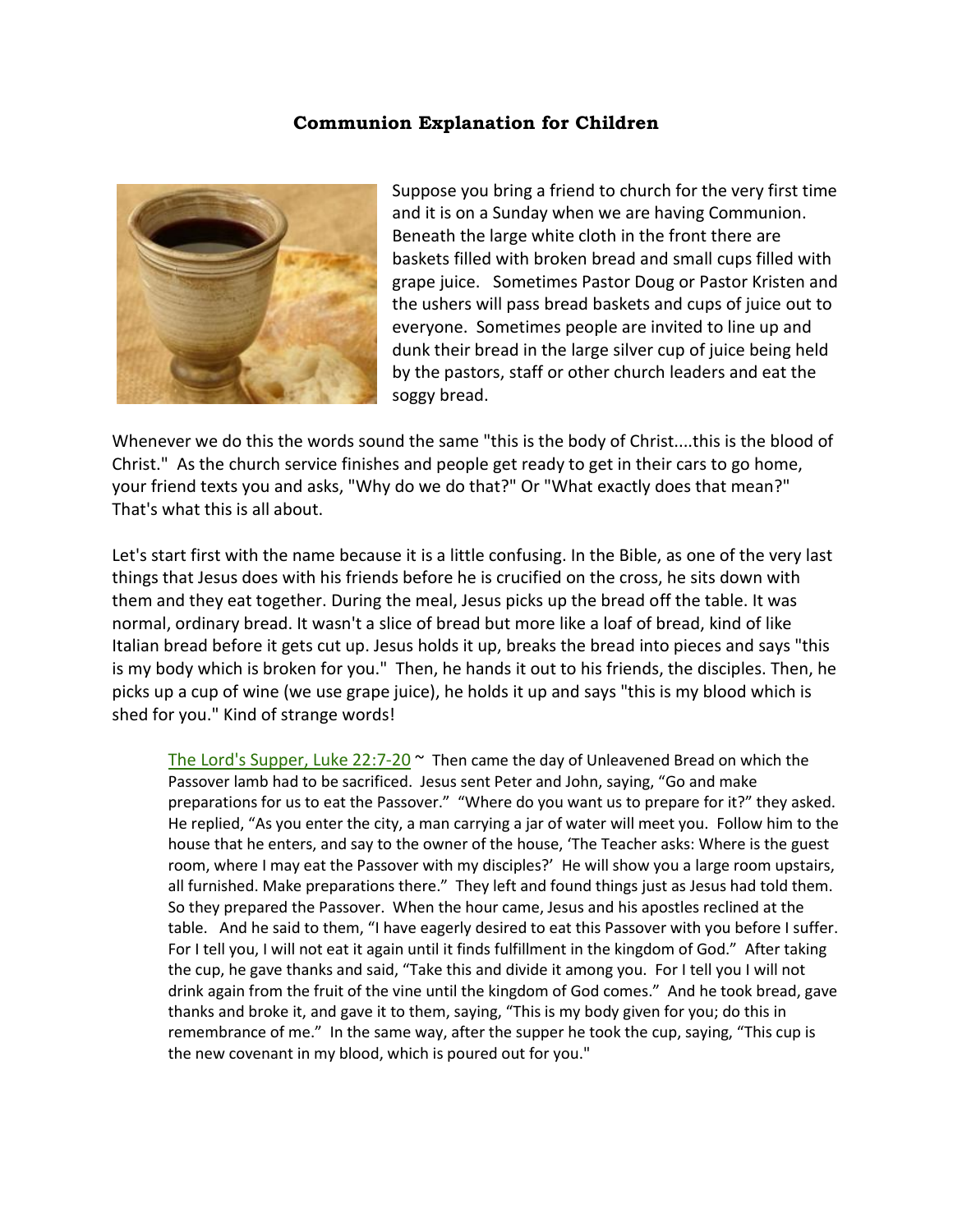Because this was the last time Jesus sat around the table with his friends this is called "The Last Supper." Sometimes people call this "The Lord's Supper." Lord is another word for Jesus. If you have friends that are Roman Catholic, they call this "The Holy Eucharist" (you say that word like this ... you-ker-rist). Most of the time at Sharptown we also call this "Communion" or "Holy Communion." Ever since Jesus did this with his friends, the disciples, people in the Church have been doing this to remember Jesus. Since that was so long ago, lots of names have been given to try and describe this event.

One of the reasons why Communion has so many names is because people have tried to give names that explain what happens and why we keep doing this. One reason we do this so often is because Jesus told his friends that when they get together they should do the same thing. So, we are doing what Jesus told us to do. It is called "Communion" because that word means that it is something that we do together as a church family, as a community. When we have Communion together we share friendship, love for one another, and we remember the life of Jesus and his death. It's almost like when your family invites friends over to your house for dinner. We talk and visit around the table because we are friends. We do it together.

A second reason we have Communion together is a little harder to understand. We believe when people eat the bread and drink the cup that God gives help, strength, love and forgiveness to people. The Bible uses one word to describe that - grace. So, whenever people have communion together, God is present helping people with the things going on in their lives. Just like you can't see love with your eyes or actually hold love with your hands - God's grace is just like that during communion. God is there. God is present when we eat the broken piece of bread and when we drink the cup.



[Romans 8:39](http://www.biblegateway.com/passage/?search=Romans+8:39&version=NLT) ~ *Neither height nor depth, nor anything else in all creation, will be able to separate us from the love of God that is in Christ Jesus our Lord.* [Ephesians 2:4-5](http://www.biblegateway.com/passage/?search=Ephesians+2:4&version=NLT) ~ *But because of his great love for us, God, who is rich in mercy, made us alive with Christ even when we were dead in transgressions - it is by grace you have been saved.*)

The third reason we have communion is because of something Jesus said to his friends. Whenever you get together for church and have communion, "do it because you remember me." It is kind of like having a friend from school or a family member move away to another city or state. Because you can't see them and hug them, you really miss them. Sure, you can Skype, Facebook or text them but it's just not the same. To help you remember how much you loved them you might have a picture of them around the house. Maybe it's a picture of something special you did together. Every time you see the picture, you remember the person, the fun, the activity and how much you love them. That's the reason we take communion. It helps you remember Jesus and how much Jesus loves you.